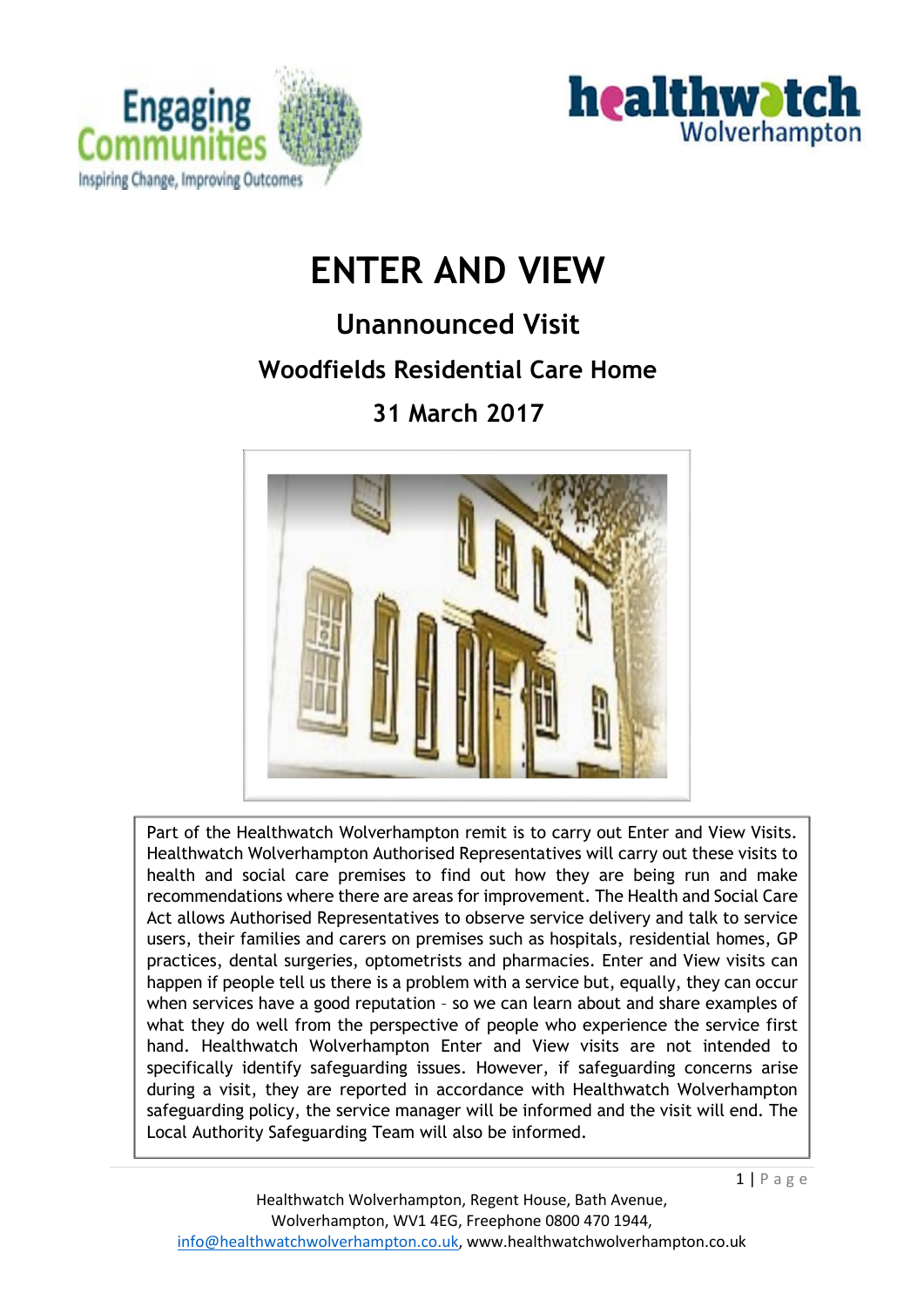## *Provider Details*

| Name:           | Woodfields Residential Care Home    |
|-----------------|-------------------------------------|
| Address:        | Old Hill, Wolverhampton, WV6 8QB    |
| <b>Manager:</b> | Hayley Louise Homer, Andrew Upmalis |
| Date of Visit:  | 31 March 2017                       |

## **Authorised Representatives**

**NAME ROLE**

Shooky Devi **Authorised Representative (Lead)** Michaila Tope **Authorised Representative** 

## *Purpose of Visit:*

Healthwatch Wolverhampton receives feedback on a range of services and treatments received around care homes. This visit was unannounced and was responding to concerns recently received by Healthwatch in respect of services at the above care home. The concerns raised were regard to the safety and quality of the care residents were receiving in the home.

### *Acknowledgements:*

Healthwatch Wolverhampton would like to thank the Home Manager, the residents and the staff for their co-operation during the visit.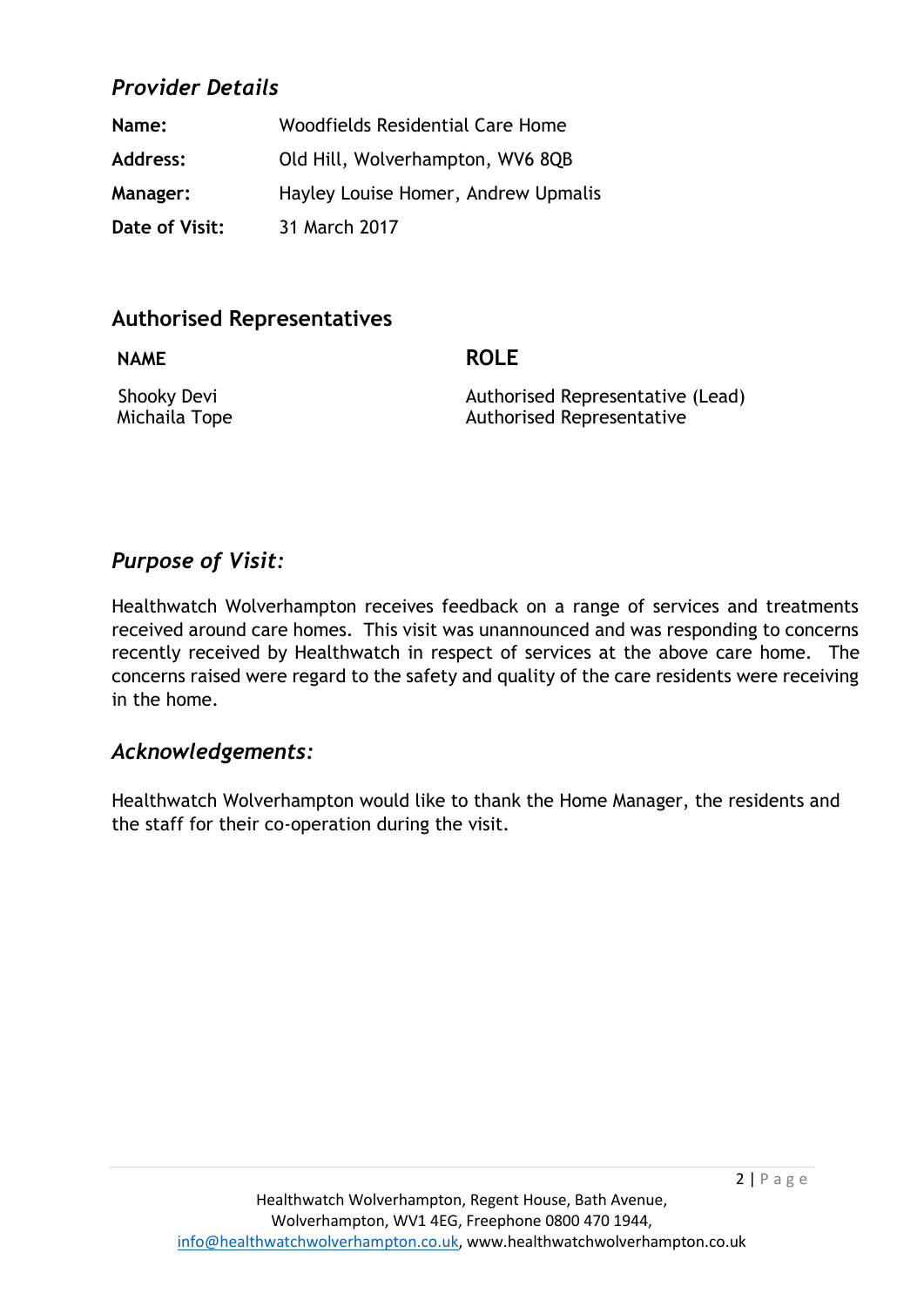## *1.0 Physical Environment*

#### **External**

- 1.1 The Home is situated on a hill, access to the home was via two steps which had a rail on the right hand side. Entry to the home was via a doorbell or a door knocker.
- 1.2 The Home had signage at the front of the building and at the side. The Building looked aged from the outside and Paint peeling away from the windows and building walls. However it was relatively clean on the outside and the windows did look clean.
- 1.3 There was a car park to the side of the Home but it was unclear whether there was spaces designated for staff and visitors.

#### **Internal**

#### *Reception/Lobby*

- 1.4 Access was gained to the Home by pressing the doorbell. The Authorised Representatives were greeted by a staff member who then called the Home Manager.
- 1.5 The Authorised Representative Lead explained the purpose of the visit and handed the introductory letter and we were asked to sign the visitor's book. The mounted hand sanitiser was applied.
- 1.6 The Home Manager was asked by the Authorised Representatives where they could observe within the home and were advised the dining room and the two lounges.
- 1.7 Certificates were noticed on the reception wall; CQC Certificate of Registration for the Home Manager, Certificate of Employers Liability Insurance 06 April 2016 to 05 April 2017, Member of the Care Aware Advocacy Service and a Pitman approved HR Managers Systems.
- 1.8 There was a Grandfather clock but the time not working. A noticeboard displayed a Complaints and Compliments procedure, what to do in a fire and a thankyou card.

#### *Dining Room*

- 1.9 The room was very traditional looking with pictures and cuddly toys on shelfs and a clock on the wall. There was a large piano against the wall.
- 1.10 There were 2 residents sitting in the room who appeared to have limited capacity. One staff member was completing paperwork on the dining table.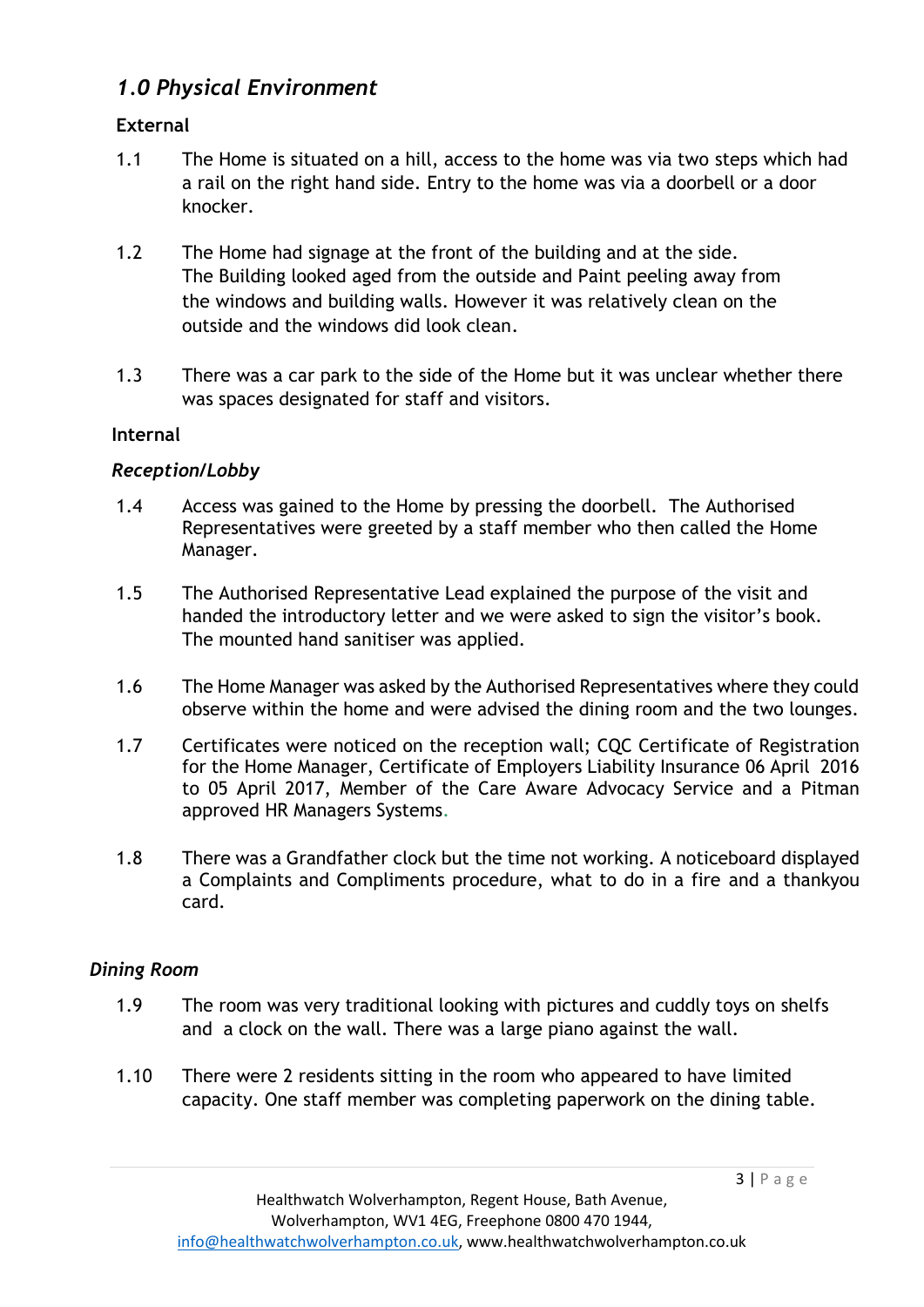- 1.11 A blackboard was mounted on the wall displaying the daily menu which was not easy to read.
- 1.12 There was a pair of jogging bottoms hung over a chair and two further clothing items put on radiators.
- 1.13 There appeared to be personal belongings (handbags) on a bench in the corner of the room.
- 1.14 A handover took place in the room amongst the residents and highlighted a resident had a fall in the morning and was taken to hospital by ambulance. A relative had been called who couldn't be there until the afternoon. Staff were unable to attend due to commitments.

#### *Lounge Room 1*

1.15 This lounge had 9 residents all sitting down. One resident had family/visitors around. There was a TV in the lounge but this was not switched on. No activities or interaction were observed during the visit.

#### *Lounge Room 2*

- 1.16 The lounge was very homely and had lots of pictures and cuddly toys.
- 1.17 The room only had 3 chairs which a resident said "was for particular residents", it appeared that not all residents went into this room.
- 1.18 Next to this room was a conservatory that followed through to the kitchen. The conservatory was partitioned off into two. One section of the conservatory had a sofa and we were told it was used for staff meetings. The other part had a hairdryer and various objects in the room. There were small tumblers placed on the radiators. The Senior Carer had told us the door is always kept locked. We were shown to the conservatory however the door was unlocked.

#### *Garden*

- 1.19 Access to the garden was through the conservatory. Much of the garden was blocked off and below was an unused unit which appeared to be built off the main building. It appeared full of unused equipment. Staff said it "was no longer used."
- 1.20 There were lots of old chairs placed outside alongside broken furniture. The patio chairs needed a good clean. The garden had a glass green house.
- 1.21 The garden had slabbed areas with several levels which were not accessible by the client group.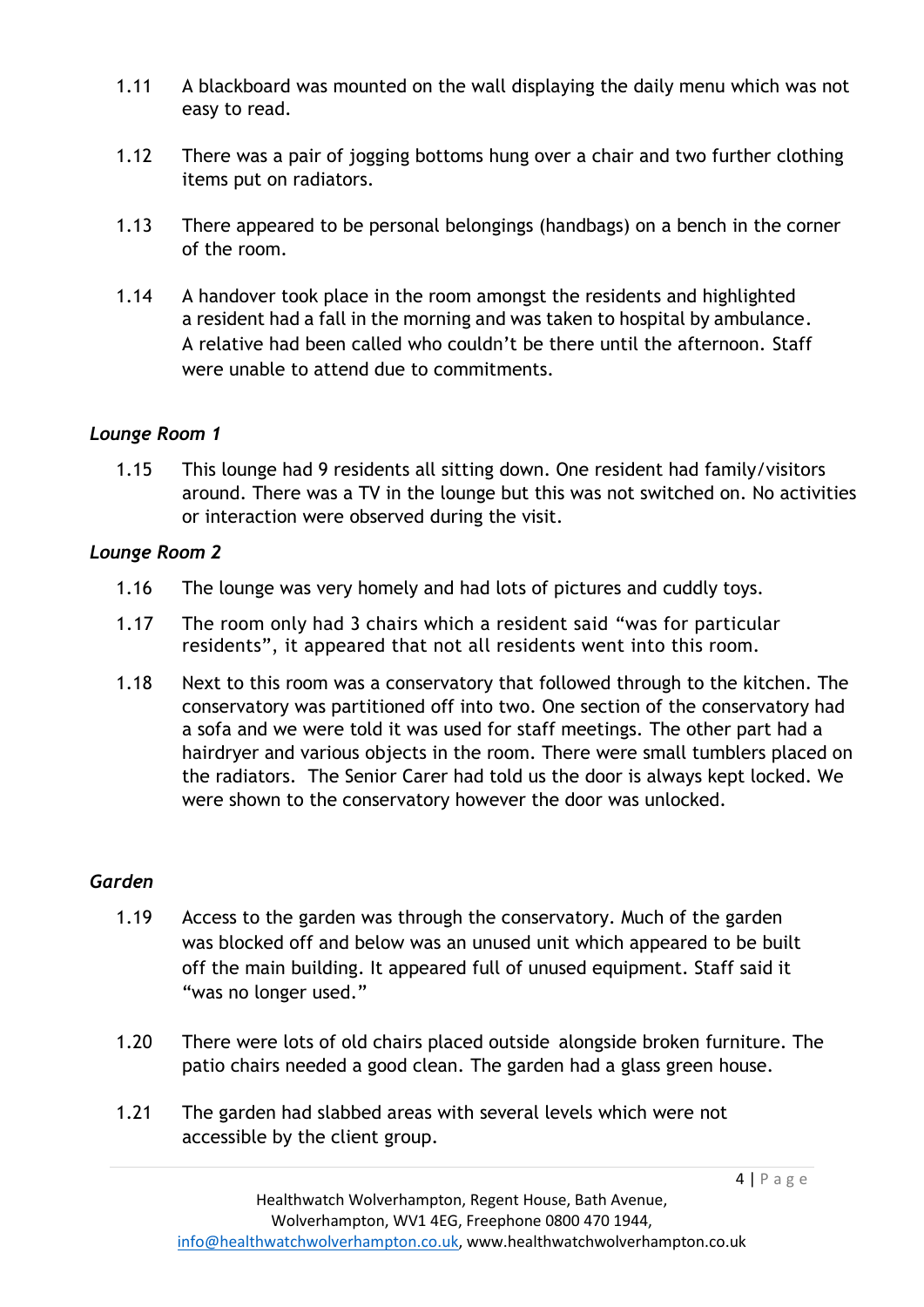- 1.22 One of the staff stated "the residents don't bother coming out.'' "We don't have anyone who likes the garden or gardening.''
- 1.23 There was a plant pot full of cigarette stubs in the corner of the garden.

## *2.0 Staff Numbers*

- 2.1 It was noted that staff did not wear a uniform, neither was an identification badge worn.
- 2.2 There are 2 Management Staff, 7 Senior Carers and 16 Carers, 2 Cooks and 1 Domestic. There is usually 1 Senior to 2 Carers.
- 2.3 The Home has a cleaner who works from 9.30am to 1.30pm. The Carers take over from 1.30pm and the night staff carry out the ironing.
- 2.4 At the end of each shift a handover is carried out verbally. The times of the handover are 8.30am, 2.00pm and 6.00pm.
- 2.5 On Monday and Wednesday a dedicated Carer spends time performing office duties.

## *3.0 Agency Usage*

3.1 The Home are registered with Destiny Healthcare Services and Kare Plus Care Agency and utilise them 4/5 times a year.

## *4.0 Patient Experience and Observations*

4.1 One resident stated "the girls are great.'' This resident was not suffering from Dementia and was in the home as he felt he couldn't look after himself at home.

## *5.0 Family and Carer Experiences and Observations*

5.1 There was one family comprising of three family members, visiting their relative during the Enter and View visit. They informed us that the resident had only been there for a few weeks and they said "they were happy and things seemed ok."

## *6.0 Catering* **Services**

6.1 Lunch time is flexible and daily menus are put on the black board in the dining room. A record is kept of what each resident eat. The eating arrangements are "breakfast mid-morning, lunch, tea and then supper." There was one cooked meal at lunch time and sandwiches for tea time.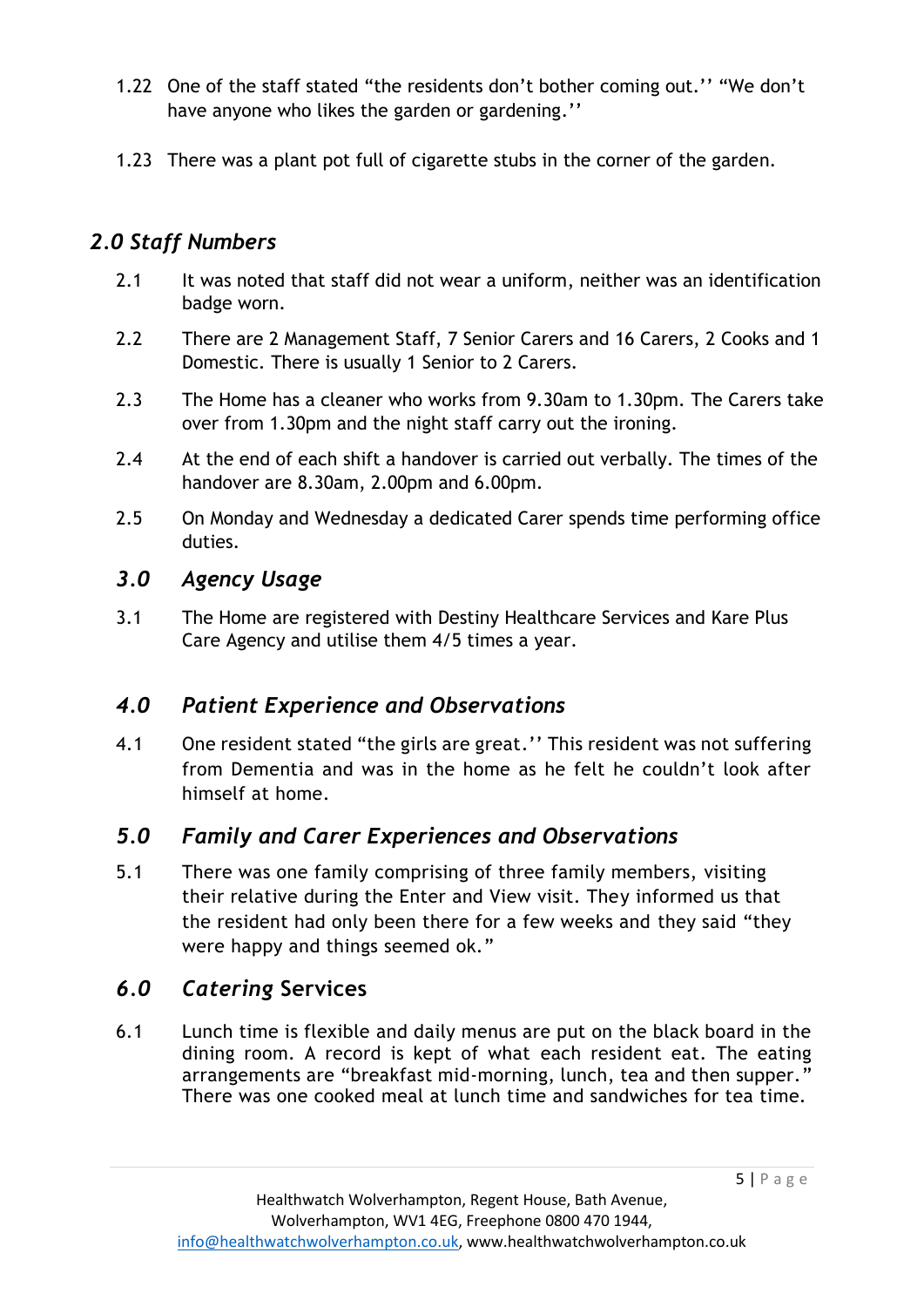6.2 One resident often went to the shops i.e. the Fish & Chips Shop. "All the food is frozen and I like fresh."

## *7.0 Staff Experiences and Observations:*

- 7.1 Most staff have been employed within the Home for a long time. The Home does not have a staff room therefore the staff have their breaks with the residents.
- 7.2 "Training was great, they pay for some good training.''
- 7.3 "We have breaks but we don't have a staff room.''
- 7.4 Staff were asked what activities were put on for residents. "We used to have activities but the residents don't bother so we don't do them anymore.''

## **8***.0 Summary, Comments and Further Observations*

- 8.1 The Home has capacity for 16 residents and is fully occupied. There are plans to build an extension for an extra bedroom. The Home has a ground floor and first floor with a lift available. The Home uses a call bell facility.
- 8.2 The Authorised Representatives were treated well on arrival within the Home and were offered a drink.
- 8.3 The areas of the room that the Authorised Representatives observed were odour free but felt very warm. The Home was fully decorated and had furniture and other contents as a domestic house.
- 8.4 There was a toilet downstairs for the residents and a visitor's toilet upstairs.
- 8.5 The Authorised Representatives were told there are communal shower rooms upstairs and no room has an en-suite.
- 8.6 It was observed there were no Health & Safety poster and Gas safe certificates displayed.
- 8.7 It was difficult to engage with some of the residents due to their limited capacity. In the dining room it was observed that one resident was slouched in an arm chair in the corner of the room, covered with a blanket and no staff attended to her during our visit. The other resident was asleep in a dining room chair. He was there from lunch time until we left and no staff attended to him.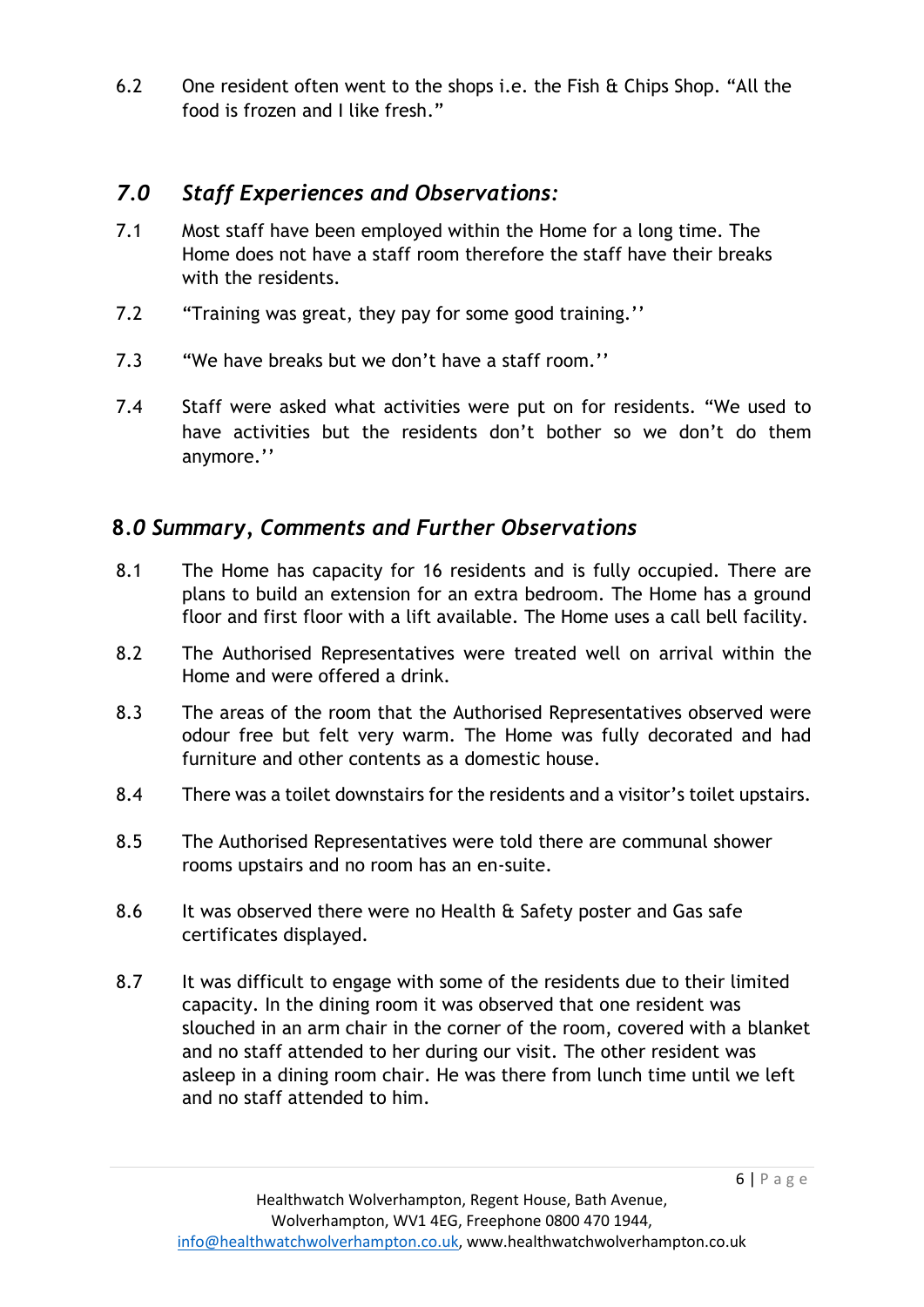- 8.8 The staff present did not wear a uniform neither did they have identification badges.
- 8.9 It was noted the front door had a coded keypad however during the visit one of the Authorised Representative was asked to move her car from the car park as a member of staff was blocked. The Authorised Representative had managed to gain access back into the building without someone letting her in.
- 8.10 There is one worker responsible for carrying out 16 care plans, when asked why it was the responsibility of one the manager said "people don't come into care work if they are good at paperwork''. The staff member who is allocated this task was good at paperwork and they were done properly. The care plans are reviewed monthly.
- 8.11 The Home has a communications book where all activities/incidents are logged.
- 8.12 Residents clothing are marked to minimise clothes being returned to the wrong individual.
- 8.13 It was observed that the staff present did not seem to be doing much with the residents. Residents seemed to be left to their own devises most of the day.
- 8.14 A relatives meeting had not taken place for a while and the last feedback letter was sent out in "June 2016." "However the Home welcomes visitors as and when."
- 8.15 It was difficult to understand the working times of both the Home Managers.
- 8.16 The Home uses Pharmacare in Coventry for medication. For example the Home simply fax a prescription and the medication will be available in the evening the same day.
- 8.17 The RIT (Rapid Intervention Team) is used if there are incidents within the Home and it is a "good service."
- 8.18 Senior Carers administer medicine to the residents. Antibiotics are kept in the Home Managers office.
- 8.19 Social Services carry out a review yearly. The Home has visits from the Community Psychiatric Nurse (CPNS) as well.
- 8.20 Whilst sitting in with the Home Manager, confidential records were on display. The Home Manager assured the Authorised Representatives that the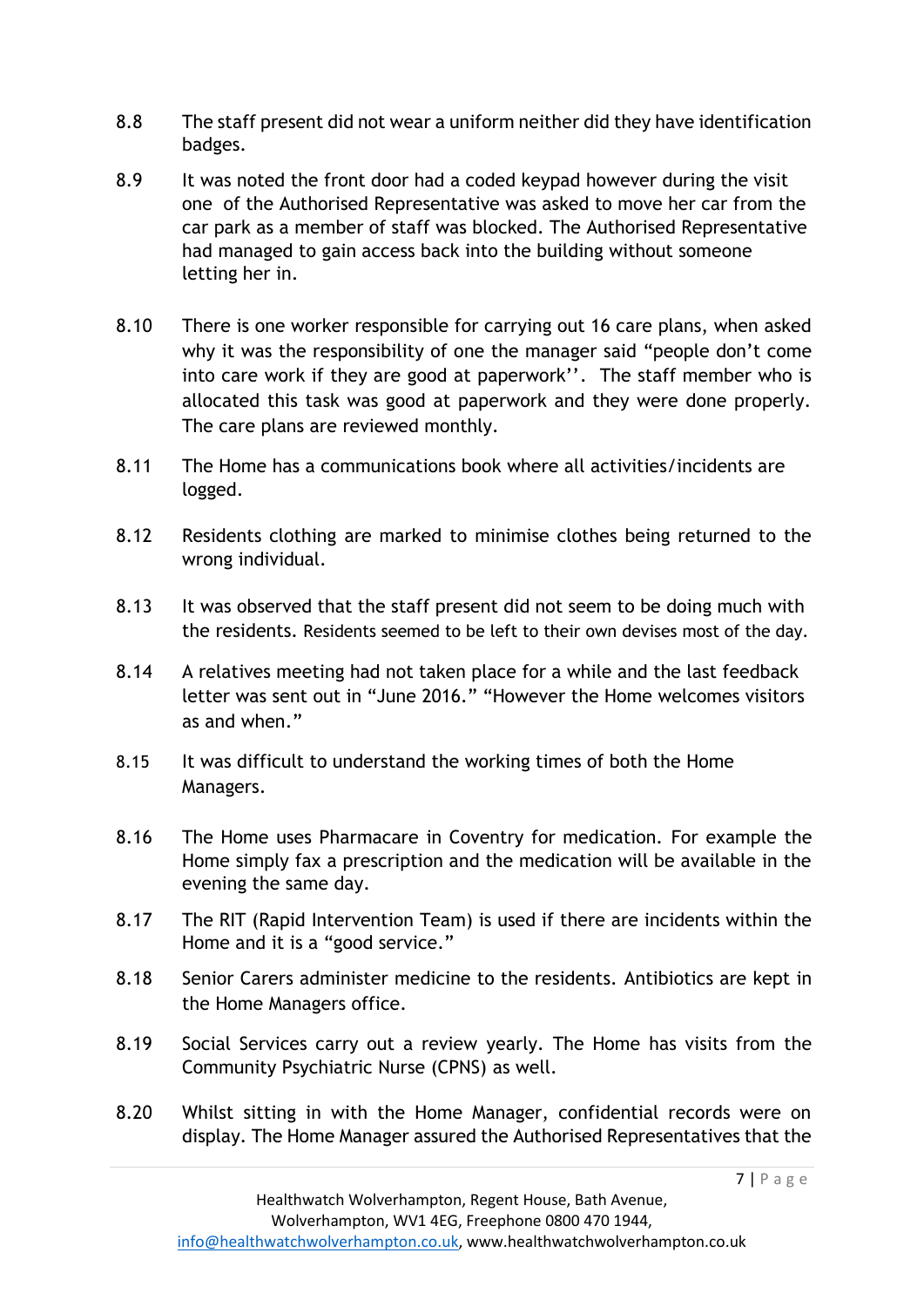"office door is kept locked at all times when not in use and the key is put away in the key box."

8.21 Records were available to show lift inspections and water checks.

### *9.0 Follow - Up Action:*

The following information is to be requested from the service provider:

- 9.1 Most recent letter/newsletter sent to the relatives.
- 9.2 Staffing structure.
- 9.3 Staff rota.

#### **10.0 Recommendations – to follow**

- 10.1 To ensure the front door is locked at all times.
- 10.2 To ensure the clock in reception is working.
- 10.3 The Home introduces a uniform policy or some form of identification for staff.
- 10.4 The Home introduces/encourages activities which are regularly available for residents to participate in.
- 10.5 Communication with the families is re-established and maintained on a regular basis.
- 10.6 The Garden is 'fit for purpose' ie rubbish/objects are removed for Health and Safety.
- 10.7 The glass door to the conservatory is locked at all times.
- 10.8 To introduce one of the rooms in the conservatory as a Staff room. For staff to have the opportunity to have a break in the room and for personal belongings to be stored/locked away.
- 10.9 To source staff/train staff to update the Care plans and not to leave the responsibility to one person to ensure records are kept up to date and information is available for any staff member at hand.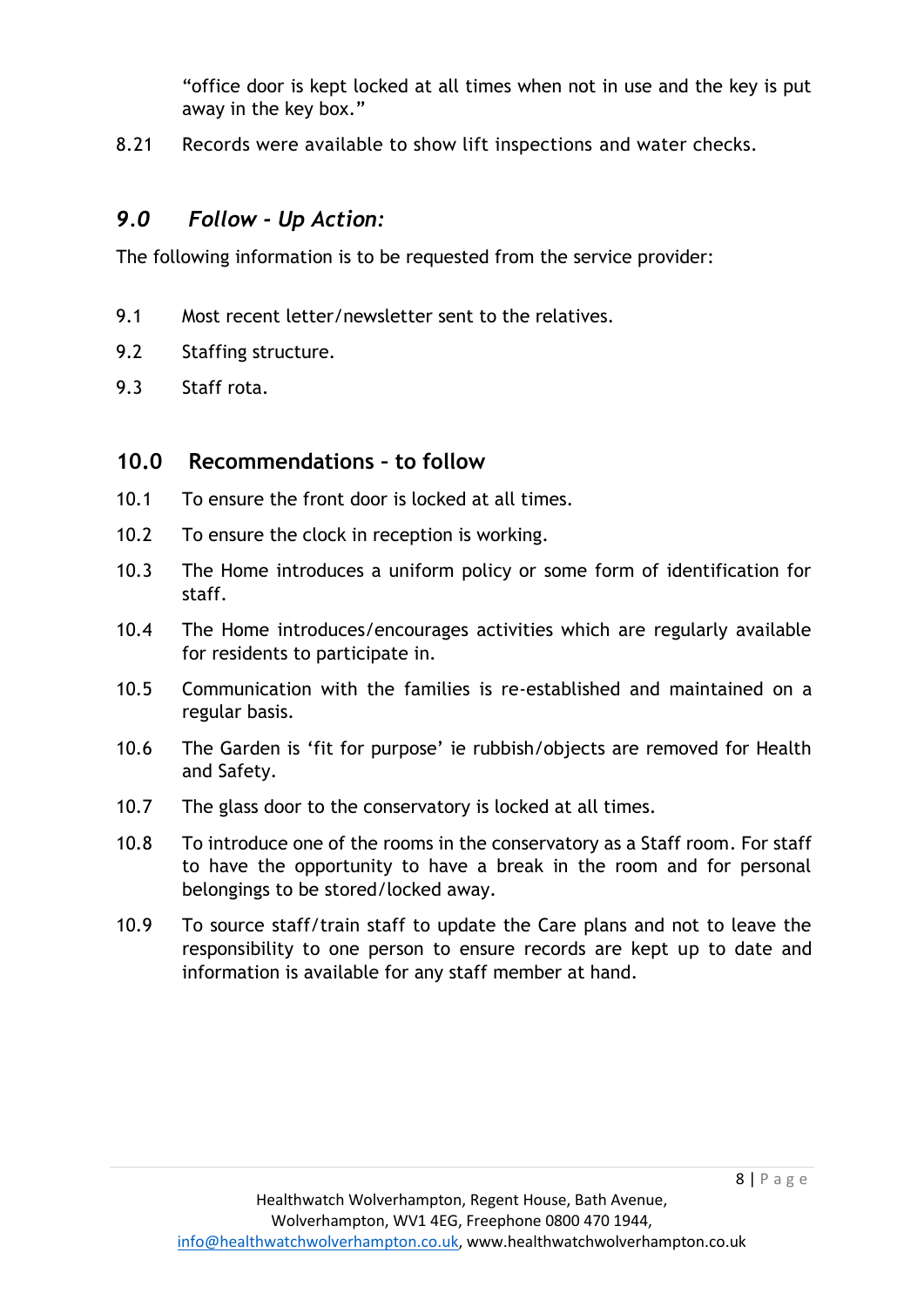## *11.0 Provider Response and Intended Action:*

- 1.14 Staff handover: the staff leaving were picking up their children/ etc conducting their own business, If possible staff will escort, often outside of their contracted hours un paid, we are not contracted to escort. I feel this is an unfair comment.
- 1.15 Residents dont always want the TV on. Residents don't want activities forced upon them. We have experimented with this in the past, residents prefer the quiet sometimes and chatting with the staff.
- 1.17 Factual inaccuracy as they have access to both lounges, they prefer to sit where they sit thru choice.
- 1.18 Factual inaccuracy no staff agree to saying what is written. One side of the conservatory is the old staff room which is now used to store wheelchairs etc. the mobile hairdresser leaves her dryer there and the other as mentioned staff meetings, or professional meetings, family, staff training on the computer. Its used as the exit to the patio garden all by some residents also.
- 1.20 I was waiting for a lift with the old furniture which came later that day. We had new things for a new resident.
- 1.21 Residents or staff cannot access the garden (which is large, on a steep hill and not part of the residential home) only the level patio as its not appropriate as you state
- 1.22 I cannot find a member of staff who stated this as its factual inaccuracy and well known that one resident uses the top patio as his hobby. All the plants and pots seen are his work as he was a landscape gardener.
- 1.23 We have a new resident who smoke s and sometimes doesn't go to the designated smoking area and uses a pot instead, he has been requested to comply in the future.
- 2.1 We have a staff photo board in the reception which at the time of your visit was down for updating the photos, we and the residents like the non uniform homely non institutional feel.
- 2.4 theres a written communication book also
- 2.5 Theres another senior who conducts training and other administrative functions. Theres several seniors who are leads for various things such as infection prevention.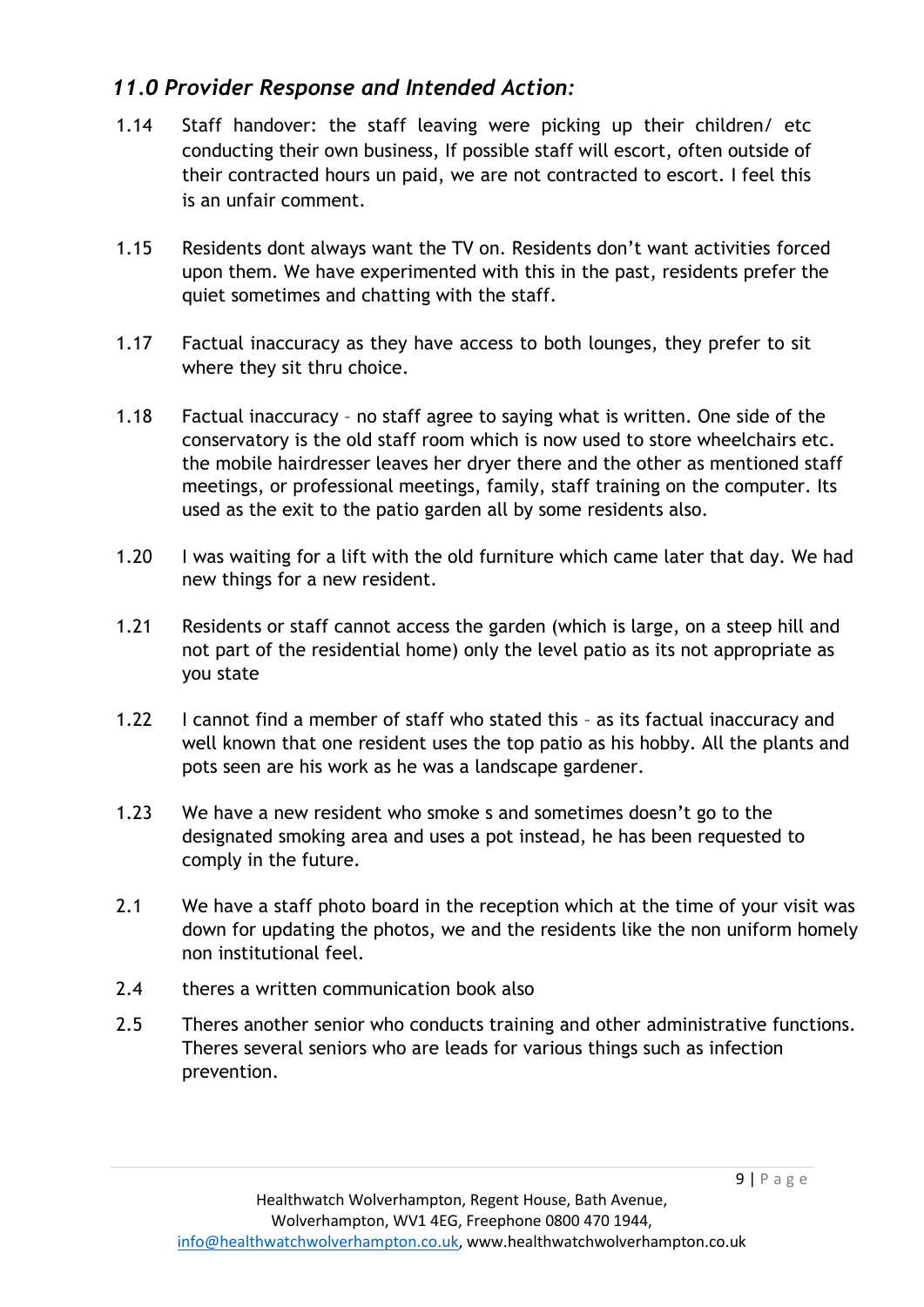- 7.4 Again I cant find any staff member who said this. I think this is written in a very negative light. The sentiment is that we have residents who prefer the quiet. We have done activities in the past, we have had volunteers come in and sit one to one and we have entertainers come in still. The volunteers were finding it more difficult to engage the residents as their level of capacity reduced. Point 8.7 below actually states this fact.
- 8.6. H & S poster in the corridor between kitchen and office, used to be the main staff entrance, but was deemed too steep a step and for H  $\&$  S reasons stopped being used. Gas Cert is in the certificates folder with all the other certificates like legionnaries, I don't think it's a requirement to have that in the main entrance.
- 8.7. I think you need to be careful of how you write these words as you do not know the circumstances of the people you are referring too. Such as how they are positioned, re positioned in the chair, they cannot sit in certain positions etc, they refuse to sit anywhere else in the home or can be disruptive. These residents are seen by health professionals frequently and have very complicated issues which most homes would not attempt or could not attend to. If there was an issue then the medical professionals would have intervened. If you knew the resident you would know that by interacting with them would be the last thing you should do due to their mental health issues. So I think that using negative words such as " no staff attended to her" or "slouched" is un fair. Also the resident who slept in the dining room, you know nothing of the history of the resident or how they are generally. As a provider, in an ideal world I would not wish residents to be in the dining room but they have the free roam of the house, if they decide to sit down and go to sleep there then Im not going to force them out against their will. Your visit was for one hour, we do not attempt to wake residents every five minutes if they fall asleep.
- 8.9 Door was left on the catch for your member of staff, our staff were monitoring the area to ensure none of our residents left or anyone else came in.
- 8.10 Another senior has 1 care plan also. We used to have at least 4 seniors as care planners but as they had excellent written skills and administration skills they got high paid jobs elsewhere. So although you statement quotes the vernacular the sentiment is quite true, getting staff for minimum wage who are also very good with care planning is not easy. We have an excellent worker who has taken on more responsibility in the care planning department, we will seek and train more but I only want competent staff creating and updating vital documents such as care plans as they are very complicated documents now as the CCG demands almost nursing levels of detail.